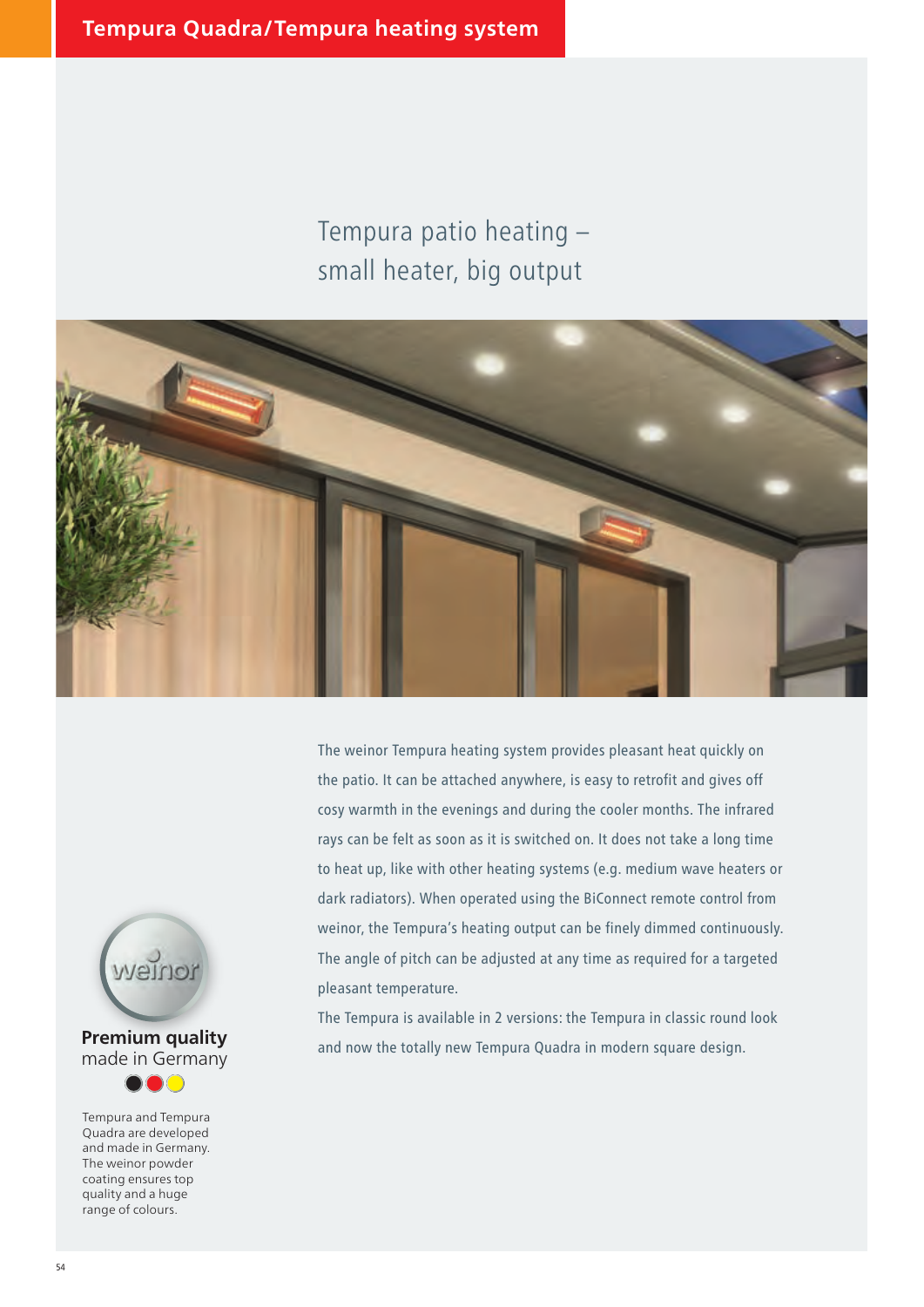## **Product advantages**



# Tempura heating system – 2 versions for every style of living

2 versions are available to suit your personal taste: the classic Tempura in round look and the new Tempura Quadra in square design.

The compact heating systems can be subtly integrated into any architectural and interior design style.



### Energy-saving infrared heat instantly after switching it on

The heating system's warming infrared rays can be felt instantly after it is switched on. It does not take a long time to heat up, like with other heating systems (e.g. medium wave heaters). In the Tempura Quadra new infrared tubes even filter up to

99% of the visible rays of light. The Tempura's heating output can be finely dimmed in combination with the BiConnect remote control. Note: It is possible that tension sounds may be heard when switching it on and off.



#### Tilting housing – easy to mount

The heating system's housing can be tilted up and down continuously. The heat can therefore be directed to just the right spot. The Tempura and Tempura Quadra can be mounted to any wall using the universal bracket.

The Tempura Quadra can be mounted directly onto the weinor Opal Design II awning and the round Tempura can also be mounted onto the weinor Semina Life awning using a special bracket.



### Housing the remote components

While the remote receivers are housed in the design bar with the Tempura Universal, they can be integrated into the base with the Tempura Quadra Universal. Tempura Quadra Tempura Universal





#### Protection against overheating and splash-proof

The Tempura is designed for use outdoors. Protection against spray water, e.gl. a glass panel, is not required. TÜV certified, protection class 1, protection category IP24.

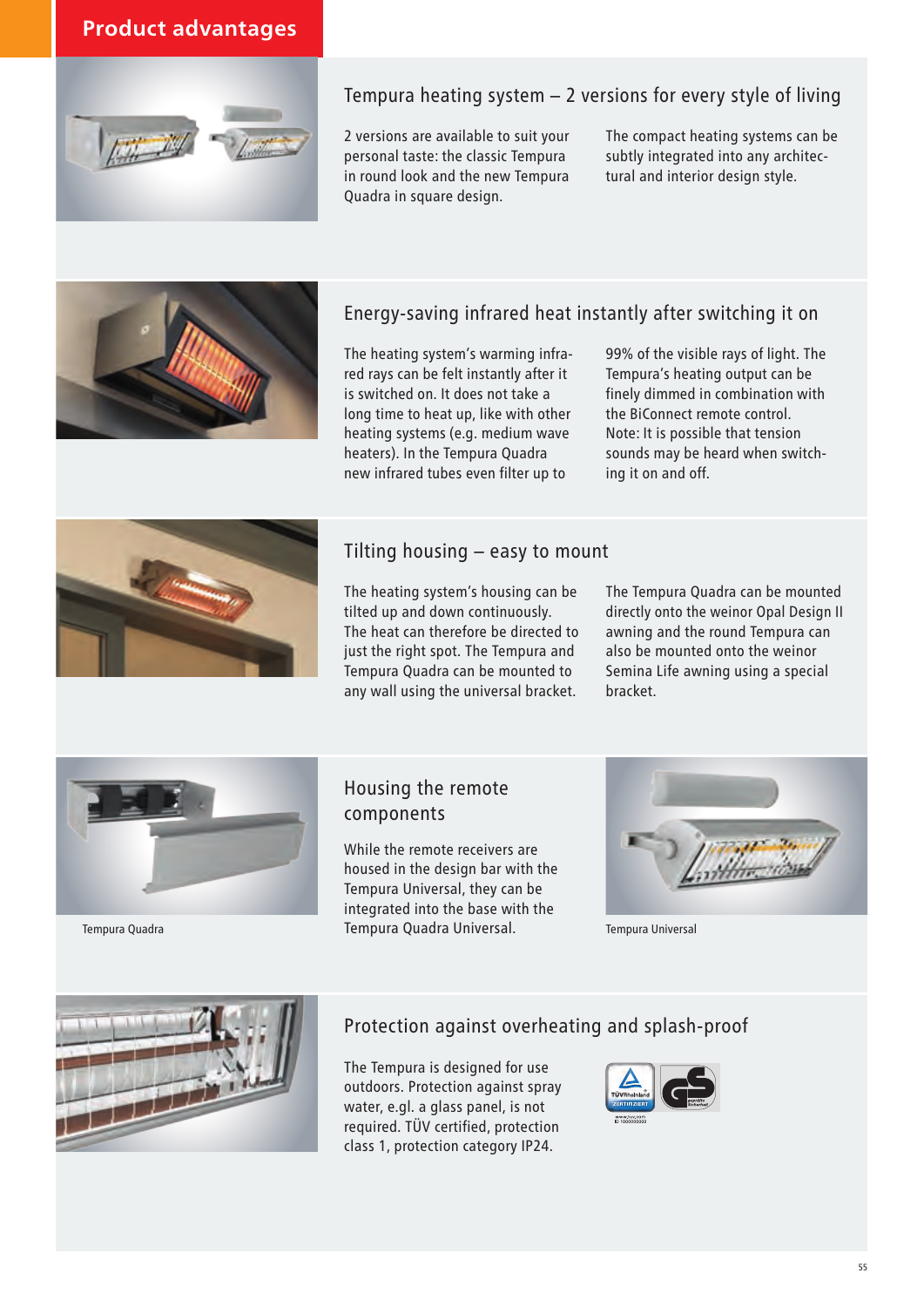# **Tempura Quadra/Tempura heating system**

# Overview of Tempura Quadra/Tempura patio heating

|                                                         | Tempura Quadra patio heating                                                                                 | Tempura patio heating          |
|---------------------------------------------------------|--------------------------------------------------------------------------------------------------------------|--------------------------------|
| <b>Technology</b>                                       |                                                                                                              |                                |
| Dimensions (width x height x depth)                     | 40.5 cm x 13 cm x 17 cm;<br>40.5 cm x 13 cm x 9 (for Opal Design II)                                         | 46 cm x 13 cm x 11 cm          |
| Output/power consumption                                | 230 Volt, 50 Hertz, 1,500 Watt                                                                               | 230 Volt, 50 Hertz, 1,500 Watt |
| Weight                                                  | 4.4 kg (Universal);<br>3 kg (for Opal Design II)                                                             | 2.6 kg                         |
| <b>Tilt radius</b>                                      |                                                                                                              |                                |
| Universal wall mounting                                 | $40^{\circ}$                                                                                                 | $40^{\circ}$                   |
| Roof/ceiling mount<br>(swivels in both directions)      | 65°                                                                                                          | $70^{\circ}$                   |
| Fitting for Opal Design II                              | 15°                                                                                                          | $40^{\circ}$                   |
| Fitting for Semina Life                                 |                                                                                                              | 15°                            |
| <b>Installation options</b>                             |                                                                                                              |                                |
| Universal installation on walls and ceilings            | $\bullet$                                                                                                    | $\bullet$                      |
| Brackets for fitting for Opal Design II                 | $\bullet$                                                                                                    | $\bullet$                      |
| Brackets for fitting for Semina Life                    | man and                                                                                                      | $\bullet$                      |
| <b>Design</b>                                           |                                                                                                              |                                |
| 47 standard frame colours                               | $\bullet$                                                                                                    | $\bullet$                      |
| Over 150 other RAL colours                              | О                                                                                                            | $\bigcirc$                     |
| 9 trend colours                                         | $\bullet$                                                                                                    | $\bullet$                      |
| Other structural colours                                | $\bigcirc$                                                                                                   | О                              |
| <b>Controls</b>                                         |                                                                                                              |                                |
| Remote control                                          | $\circ$ see overview on page 7                                                                               | $\circ$ see overview on page 7 |
| Hard wired control<br>(to existing wall switch on site) | O                                                                                                            | $\bullet$                      |
| Cabling                                                 | 0.3 m silicone lead, Hirschmann coupling and 1.5 m lead with plug<br>(not suitable for continuous operation) |                                |
| Quality                                                 |                                                                                                              |                                |
|                                                         | Made in Germany                                                                                              |                                |
|                                                         | TÜV-tested security (GS mark)<br>IP Code 24 (splash protection)<br>protection rating I                       |                                |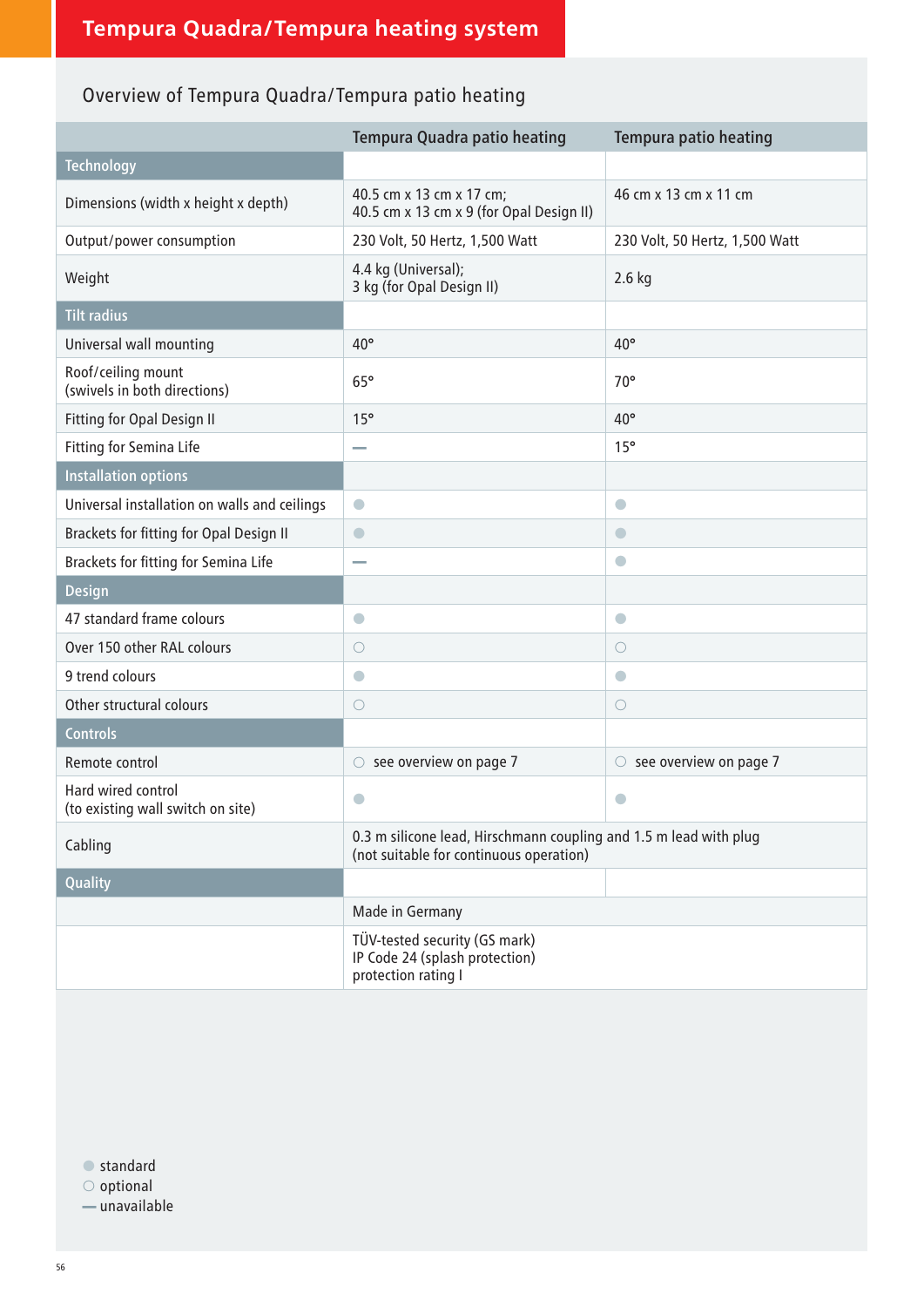### Sectional drawing of Tempura Quadra/Tempura





Tempura Quadra Tempura

# Attachment using special bracket







When attached to an Opal Design II, the Tempura Quadra can be swivelled 15°.

When attached to an Opal Design II, the Tempura can be swivelled 40°.

When attached to a Semina Life, the Tempura Quadra can be swivelled 15°.